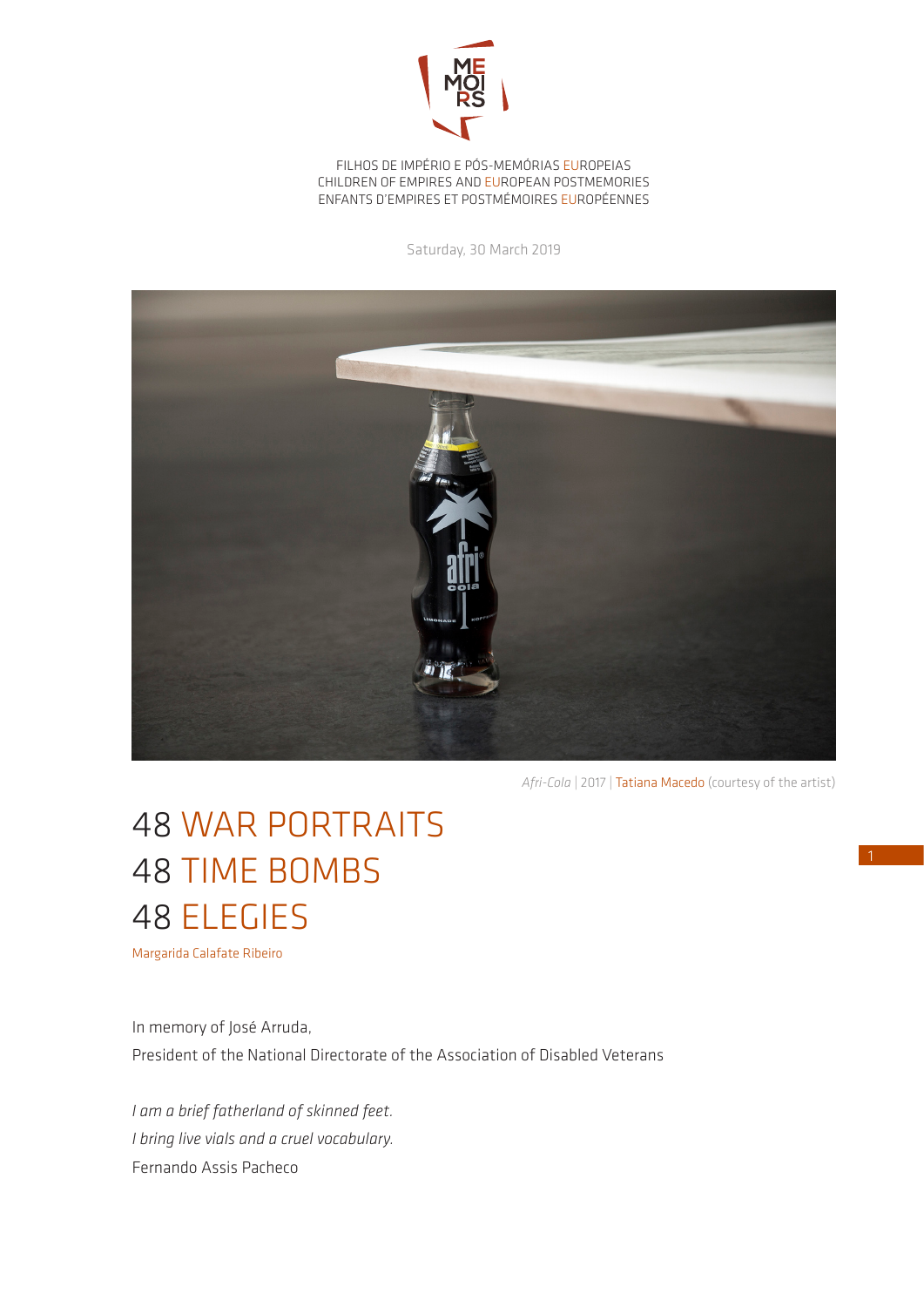

W.H.R. Rivers was a British anthropologist and psychiatrist at Craiglockhart military hospital in Scotland. On the 4th December 1917, as the First World War was raging, Rivers gave a now classic speech on 'The Repression of War Experience" at the Royal Society of Medicine in London, later published in *The Lancet* in February 1918.(1) Rivers argued that in order to address the issue of trauma arising from war it was essential to consider art. Above all, he encouraged attention to the arts of discourse, such as literature. In the paper he explained his doubts about the methods that had been adopted up to that point to cure war veterans suffering from what psychiatry of the time referred to as "shell shock" or "war neurosis." Their treatment generally consisted of voluntarily or involuntarily repressing the traumatic episodes they had experienced, so as to make those experiences inaccessible to memory and produce a state of so-called 'suppression', after which the patients were considered cured and sent back to the front. In his article, W.H.R. Rivers challenged mainstream therapy and presented cases from his work with patients at Craiglockhart. He argued that the repression of war memories was not the right method. According to Rivers, the natural human mechanism to deal with painful memories is precisely to try to forget or avoid them. If the individual cannot do either, to the extent that they are diagnosed with "war neurosis", it is precisely because it has become impossible for them to forget. They therefore live on with this suppressed trauma. Depending on what kind of method was deployed, even if the trauma was suppressed during the day it would often rise up at night in the forms of insomnia, nightmares, fearfulness and other psychosomatic disorders.

According to Rivers, the most effective form of therapy was to give the patient the opportunity to talk about their experiences. To follow, that is, the principle of catharsis, rather than the principle of repression. However, Rivers emphasized that it was not only a question of promoting active discussion of, or an exhaustive concentration on, the memories of war. On the contrary, it was precisely by confronting these memories – often connected to guilt, cowardice, regret, shame, loss of identity and deception – that it was possible to mentally attenuate them. Indeed, in spite of everything, these memories would always return in the form of dreams, nightmares, apparently unrelated physical or psychological reactions and various kinds of maladjustment to civilian life.

This article, published in the midst of the First World War, and dealing with the principles of effective treatment of what we now call post-traumatic stress, was pioneering for its time. But beyond the question of what treatment to give patients during their stay in hospital, Rivers was also preoccupied by the future of these men. One of Rivers' patients was the English First World War poet Siegfried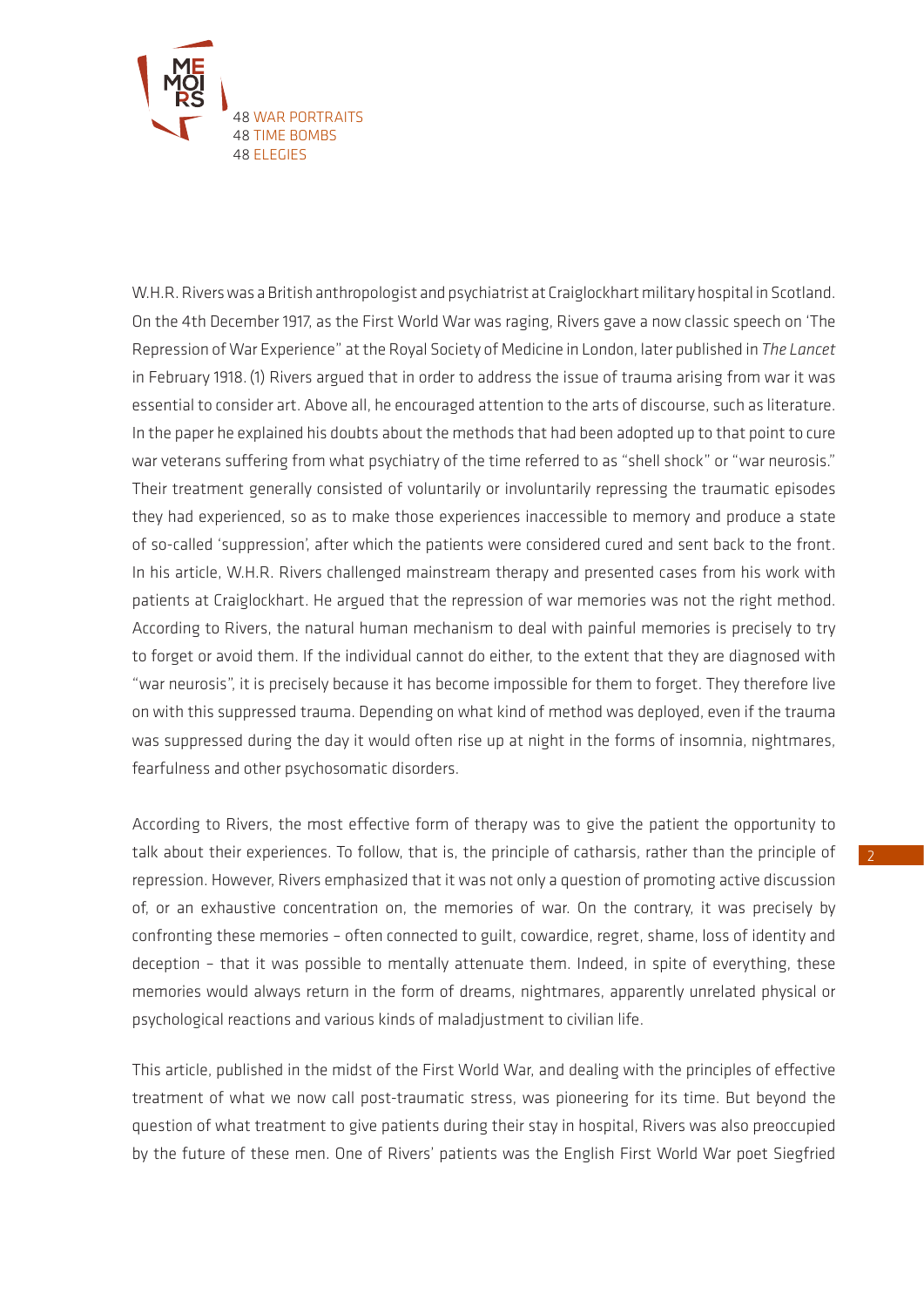

Sassoon. In October 1917 he wrote the poem 'Survivors' about the men being treated at Craiglockhart War Hospital. The poem's title itself indicates the intermediate condition of these men: they have technically survived the war, but what will remain in them of the trenches and the hospital wards? It served to warn that against initial expectations, for those who had experienced the war, it would not end with its end. The abandonment veterans would suffer in the post-war era would be part of the "disenchantment" to which EC Montague referred.

Reading Rivers' article today puts Vasco Luís Curado's latest book, *Declarations of War – Visceral Stories of the Colonial War* (War and Peace, 2019), into sharp relief. It is clear that more than forty years after the end of the Portuguese Colonial War, the conflict remains very much alive in the minds of its protagonists. The author – a clinical psychologist, who has followed various men who were in the Colonial War – underlines this ongoing legacy in the book's subtitle, and the testimonies he explores attest to this trauma:

"I can't be in noisy places, like supermarkets, or cafes. I'm only alright when I'm in a corner alone in the dark. I dream of the war. When I'm deep asleep I crawl on the bedroom floor and speak to myself as if I were transmitting on the radio: "Here charlie alpha ... my coordinates are such and such ... Send the flippers [bombers]... We're getting screwed from Cacine 5 ... "

My wife puts a blanket over me. I wake up in the middle of the room. " (First Marine Sergeant), p. 59

"At night, I dream that I am there and in the morning I wake up sick and angry, I have to go out, I can't be at home. That won't do. I see the wounded, the dead. I never looked at the photos again." (Sniper), p. 156

From 1961 to 1974 Portugal pursued a Colonial War in Angola, Mozambique and Guinea-Bissau. Nearly a million men were mobilized in mainland Portugal and in the islands, affecting practically all Portuguese families. Whether in terms of its officially ensconced denial or the radical geopolitical reformulation of Portugal after decolonization, the Colonial War remains historiographically unresolved. The experience of participation in the war is one of the most repressed and complex, but also one of the most tragic, events of Portuguese contemporary life, and it continues to resonate today.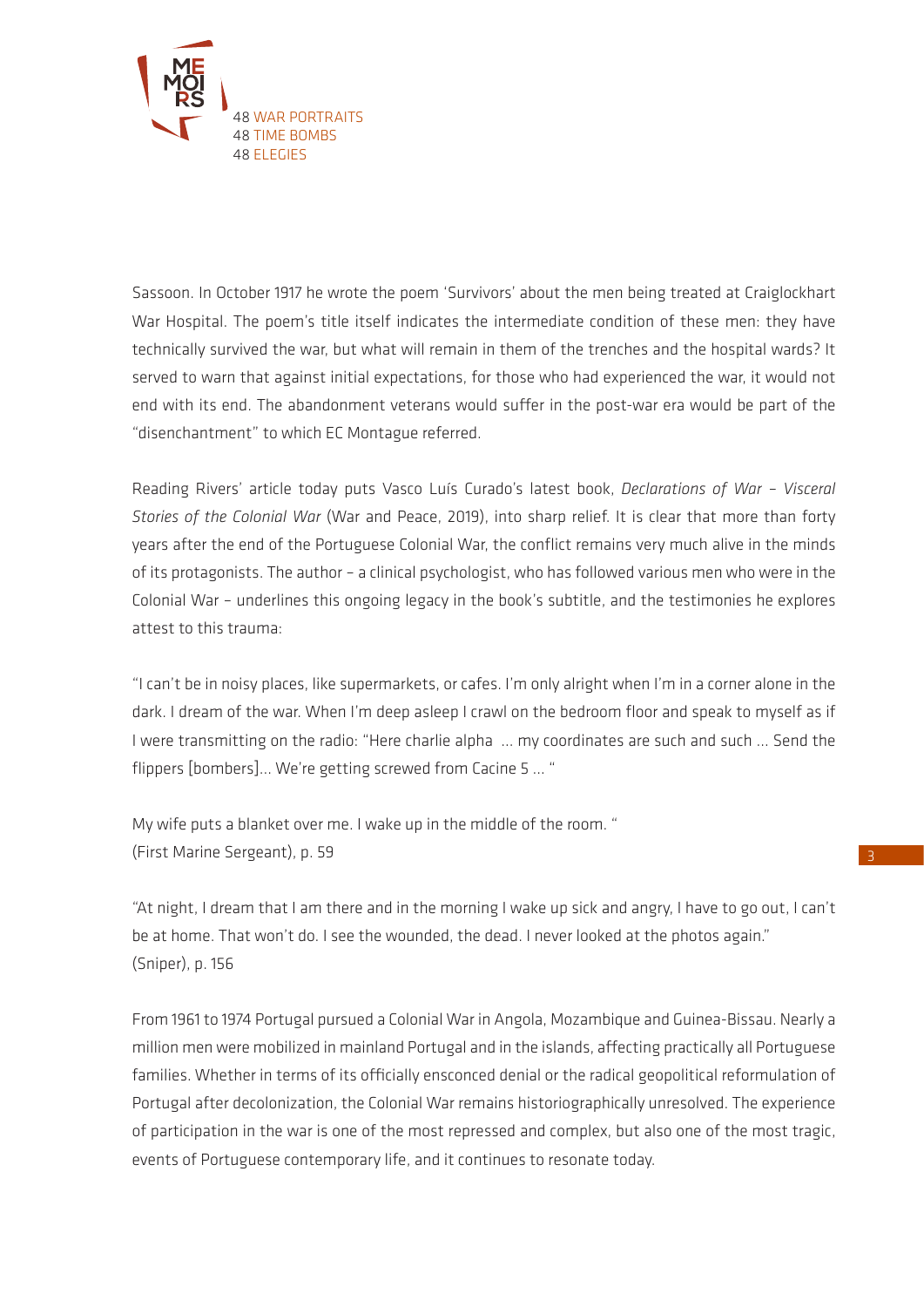

*Declarations of War – Visceral Stories of the Colonial War* is composed of 48 texts written in the first person. It is comprised of the testimonies, conversations and stories of 48 veterans of the Colonial War. They fought on various fronts of the empire, including in India and Timor, but mostly Angola, Mozambique and Guinea-Bissau (the three main fronts of the Colonial War from 1961 to 1974). The book's "authors" are soldiers, corporals, sergeants, lance sergeants, militiamen; men with experience of war on the ground in conspicuously difficult places. Their testimonies do away with any cosy idea of the war and the behaviours it has triggered, any reassuring myths about the treatment given to so-called "natives," and any tranquil sense of defending the glorious homeland. Rather we find the constant fear of death. The bodies broken by mines and gunshots, napalm. The "cleansing" of villages, summary executions, torture, alcohol and amphetamines and the lack of almost everything. Individual and collective madness. The death drive in and beyond the war. These things are all there in the 48 "declarations of war" – they line up in front of us, like photographs of someone who once had a name.

We are faced with men whose experience of the war has turned them inside out. They are condemned to live with ruptures: of identity, society, space and time. They barely recognize their own narratives:

"I've been going over and over my life to try to figure it out. All my life I have repressed the war, and now it is bubbling to the top. (...) I find that I am full of anger, hatred and fury at the way veterans were treated by this country in the years after the war. (...) Lately I have had difficulty sleeping. I wake up at five in the morning and go over and over the war in my mind. (...) It's not a feeling of guilt or problems of conscience, but rather astonishment: it amazes me that I managed to do what I did. I thought for decades that the war was forgotten. I know that sooner or later my astonishment will turn into guilt." (Sapper) (pp. 73-4)

The language is direct and dispassionate, the violence is explicit. For the reader it is an unfiltered window onto episodes of the brutality of war and its spoils today. In spite of our inevitable solidarity with these brutalized and disjointed lives, we cannot fail to see in them the faces of the perpetrator of all wars. At the same time – to adapt a phrase recently used by Rachid Mokhtari in work on the Algerian war and its representation in the French novel (2) – the Portuguese soldier of the Colonial War emerges as the "victim in uniform". Much has already been written about this war, in the forms of direct testimonies, diaries, poetry or novels, whether by the protagonists, the women who accompanied them, or the sons and daughters of men and women who were involved in the war and who now interrogate this heritage.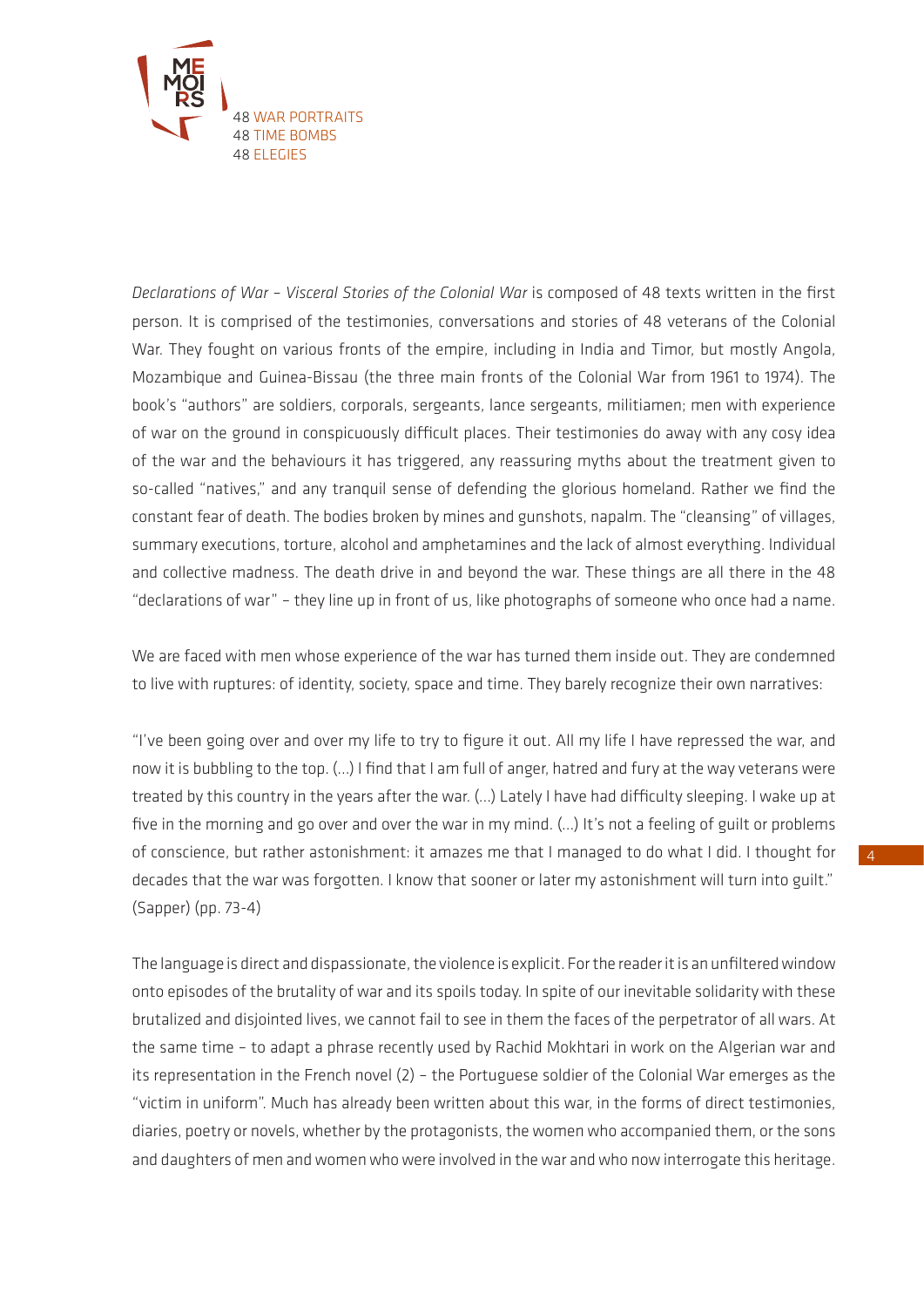

Such works include Rodrigo Guedes de Carvalho's *Daqui a nada*, Norberto Vale Cardoso's *Impressão Digital*, Paulo Bandeira Faria's *As Sete Estradinhas de Catete*, Paulo Faria's *Estranha Forma de Guerra de Uso Comum* and Vasco Luís Curado's own *País Fantasma*. In spite of all this, I believe that the Colonial War has never before been transmitted to us as personally, as intimately and as brutally as in these short but incisive portraits by Vasco Luís Curado.

The collective drama of those who lived through the war on the front line and those who were abandoned after it is exposed in each agonizing turn of these testimonies. It is in the juxtaposition of the excess of individual memory and the failure of collective memory that these subjects come to recognize in the Colonial War they lived through that old lie of all wars of which the English poet of the First World War, Wilfred Owen, spoke: "The old Lie: *Dulce et decorum est* / *Pro patria mori*" (3). It is with precisely this question, asked by one of the veterans, that Vasco Luís Curado begins these 48 journeys through the dark legacies of the Colonial War.

"What was it for? Why did they send us to war?" "I was driven: it was a life's mission, I was a man of courage, a patriot, I felt honour and pride in going to the Colonies. I was driven by ideas of duty, the cohesion of the homeland, the collective, the vision of dignified and honourable death, an ethics of heroism.

"When I returned home, I was not the same person. How could I be?" (p.13)

The life stories follow a relatively identifiable and regular pattern: life prior to mobilization and war; stories from the front line told through striking episodes of real and symbolic violence; the imperfect return from the war and the war today that is still in the hearts and minds of these men, forty years later. It persists in ghastly recurring images, ghosts, ruins, perturbed dreams, resentment and remorse, in guilt and misunderstanding of the real motives of what they were involved in. It persists in the absence of reflection on the motives of the "enemy" struggle and in the incomprehension of everything that still presses down upon them today. We might think that this pattern of narration would at some point make the book predictable. On the contrary. The framework reveals itself as absolutely necessary as a safety net for the reader in a world of almost total barbarism by all, on (almost) all.

Many of the stories show us life for the majority in Portugal in the 1960s, during the era of mobilizing for the Colonial War. They bring forward the poverty, abandonment, illiteracy and lack of opportunities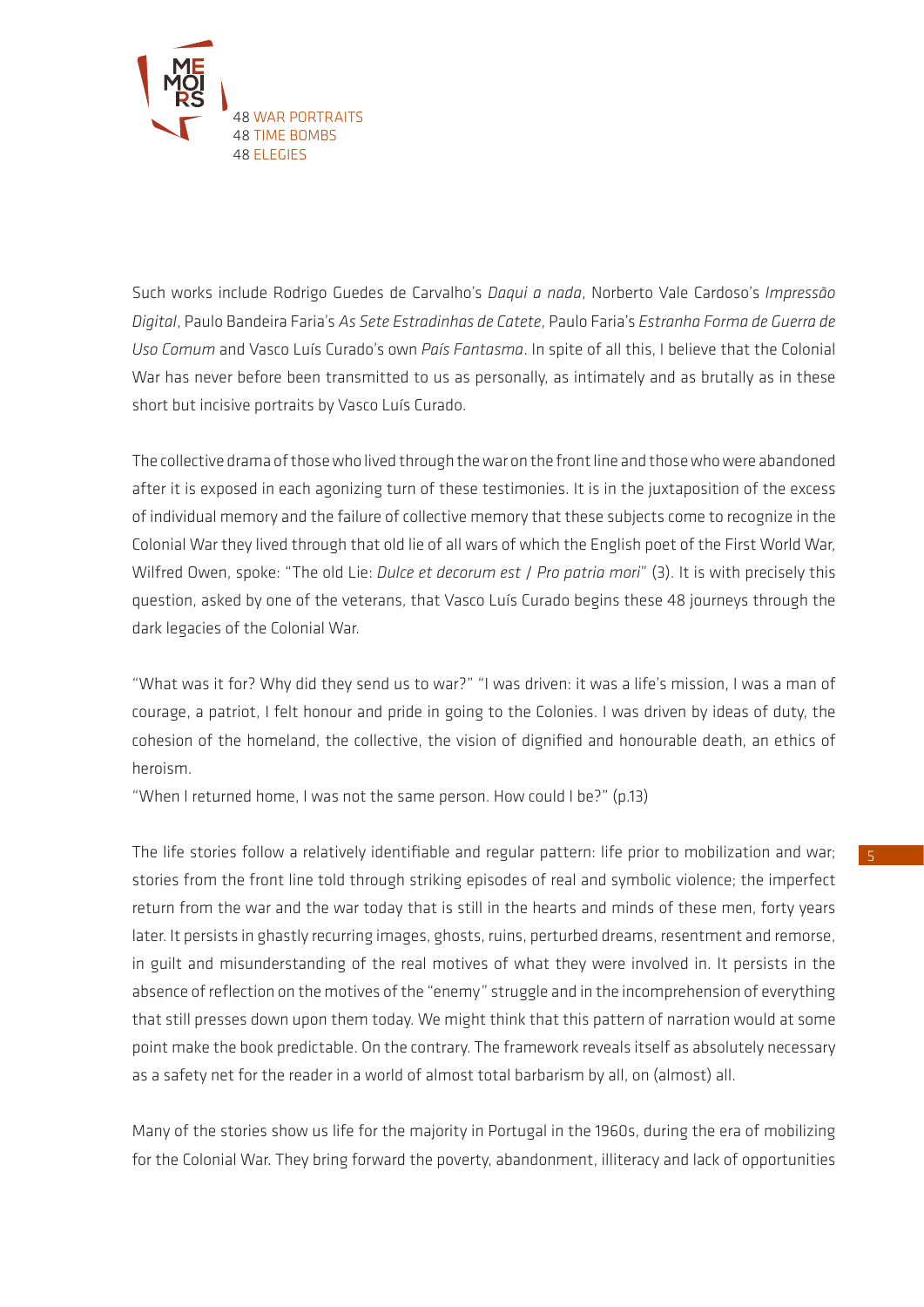

that made war or emigration seem the only ways to escape misery. In this context, escaping to the war seems hypothetical and remote, not a desertion in the political sense of the term. There is a vague notion of defending the homeland, the distant presence of family, girlfriend, wife or a war-time 'godmother'. In the hostile land of the forest, war is not only a mental thing, it is the training of the body for attack and defence, the mutilated bodies of friends never avenged and left to die. War is the dragging feet of wasted time, the alcohol that anesthetized everyone, the brutalization, lack of food, hunger, filthy conditions, attacks, madness. This war has a material and corporeal consistency, made up of fearful images.

'We came across four or five frightened black kids. They were on the run, terrified of us, the wolves coming to get them. The lieutenant told us to carry on. He threw a grenade into the middle of the children, who were blown to bits. We laughed heartily at that: little bits of children splattered on the floor"

(First corporal - guide) (page 78)

"I turned down posts as a mechanic: I preferred to return to the woods, to fight, to search for comrades, to avenge the dead. I was full of anger and hate. I wanted to grow wings, blow the bush apart and avenge my men. From that moment, I started to consume everything I came across. The righteous paid the price for the sinner.

I became nervous, tetchy, always ready to attack, like a hunting dog."

(First Sergeant, Paratrooper) (p.97)

In returning home from war these men lose hold of the collective they were part of: they are alone, thrown into a former life that has not waited for them. They bring violence with them: in the street, at home, with neighbours and at work. They are machinic and maladjusted, automated towards conflict: whether in failing to adapt to work or getting caught up in scuffles; whether in the temptation to kill and the will to die, or in domestic violence on women and children. The war becomes private, staying with them and with their families. Often, the house becomes the only refuge, but at other times, through stories of successive divorces and violence, it is proof of the impossibility of having a normal life. It is also the place for ungainly requests for compassion. On the other hand, meetings with other veterans, and the memories these bring back, are a site for re-finding meaning and shelter, while the announcement of the death of a former comrade scalds the raw nerve of the war. In these portraits by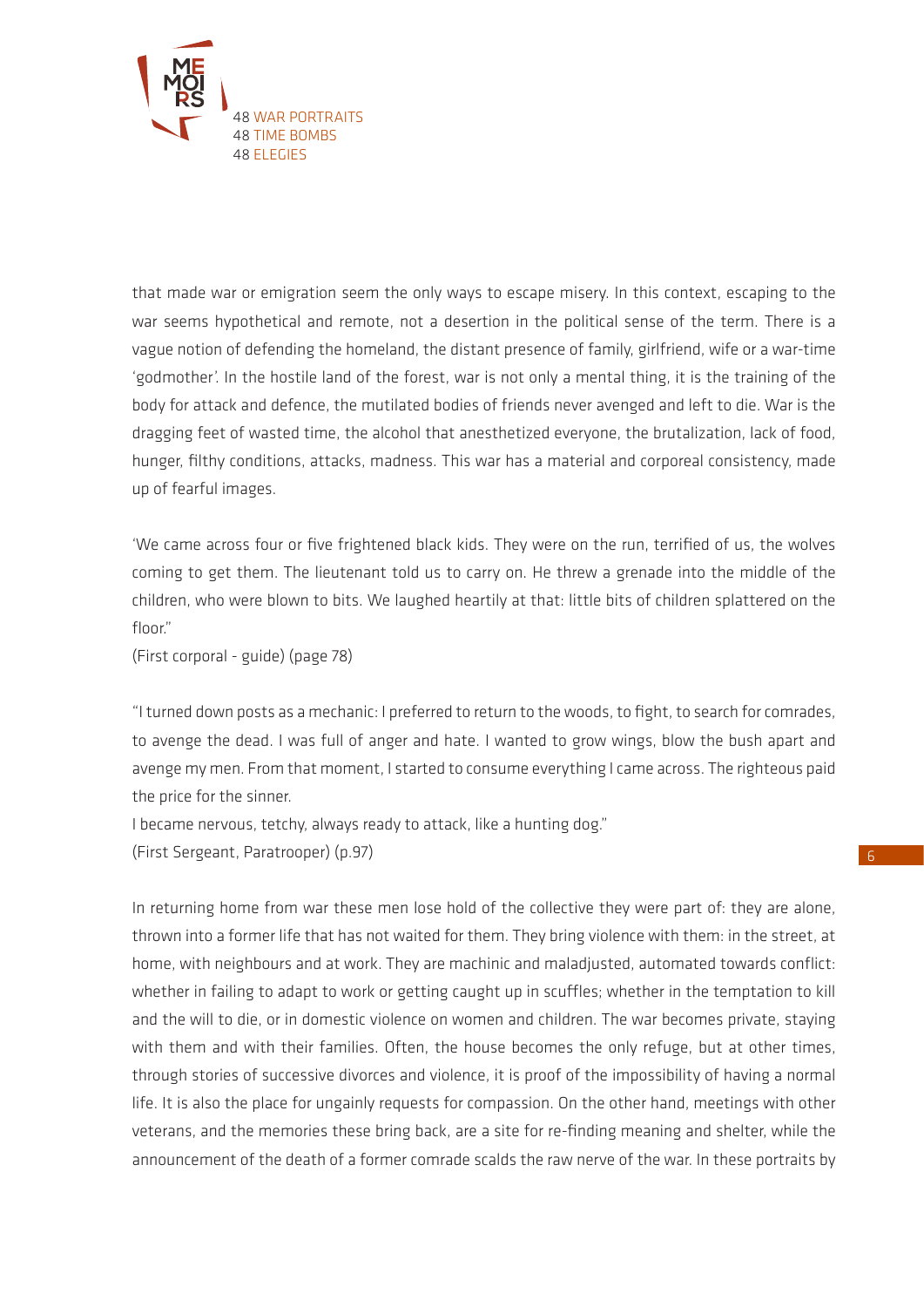

Vasco Luís Curado, the narrative emphasis is placed on the experiential dimension of individual subjects. Their experience and testimony convert them into accidental historical subjects and, consequently, into narrators of their own stories.

W.H.R. Rivers may have sensed the need to shift attention onto war veterans themselves, and to express newfound sensitivity to their discourse and writing. He may have been aware of the social and political function of war writing, but, even if he had sensed it, he would not have named as such the therapeutic aspect of exorcising trauma: the "clinical dimension" that literary criticism and psychiatry today attribute to literary and non-literary testimonies alike. We know today that revisiting the spaces of war or trauma, in reality or in fiction, can drain away an inner drama that is linked to feelings of guilt, remorse and pain. This drama impels the subject towards narration, which relieves him of the weight of experience by representing it in literature, in art or in speech.

This is the catalyst Vasco Luís Curado provides. Having been born almost at the end of the temporal, political and historical space that gave rise to the war and the episodes he narrates from it, Curado undertakes an act of compassion (4) in giving narrative form to lives that its protagonists had no longer been able to make sense of, or justify, either to themselves or to others. This form gives to each subject the possibility of undertaking an inner journey, and of converting his "declaration of war" into a form of communication and a claim to peace within a world at war. This catalysing gesture is post-memory, the movement that makes possible the construction of a memory about the Colonial War, shared by everyone and not only by the generation who happened to play the main historical role. A gesture from the generations that came after, that asks of us a democracy of memory.

 $\overline{\phantom{a}}$  , where  $\overline{\phantom{a}}$ 

 $\overline{\phantom{a}}$  , where  $\overline{\phantom{a}}$ 

<sup>(1) &</sup>quot;[The Repression of War Experience"](http://www.gwpda.org/comment/rivers.htm) was published in *The Lancet* on the 2nd February 1918.

<sup>(2)</sup> Rachid Mokhtari, *La guerre d'Algérie dans le roman français*, Chihab Editions, 2018.

<sup>(3)</sup> Wilfred Owen, *The Complete Poemas and Fragments* (edited by Jon Stallworthy), London, Chatto & Windus, The Hogarth Press and Oxford University Press, 1983, p. 140.

<sup>(4)</sup> See António Sousa Ribeiro, ["Pós-memória e compaixão – a razão das emoções](http://memoirs.ces.uc.pt/index.php?id=22153&id_lingua=1&pag=22637)", *Memoirs – Público*, 15th September, 2018, p. 15.